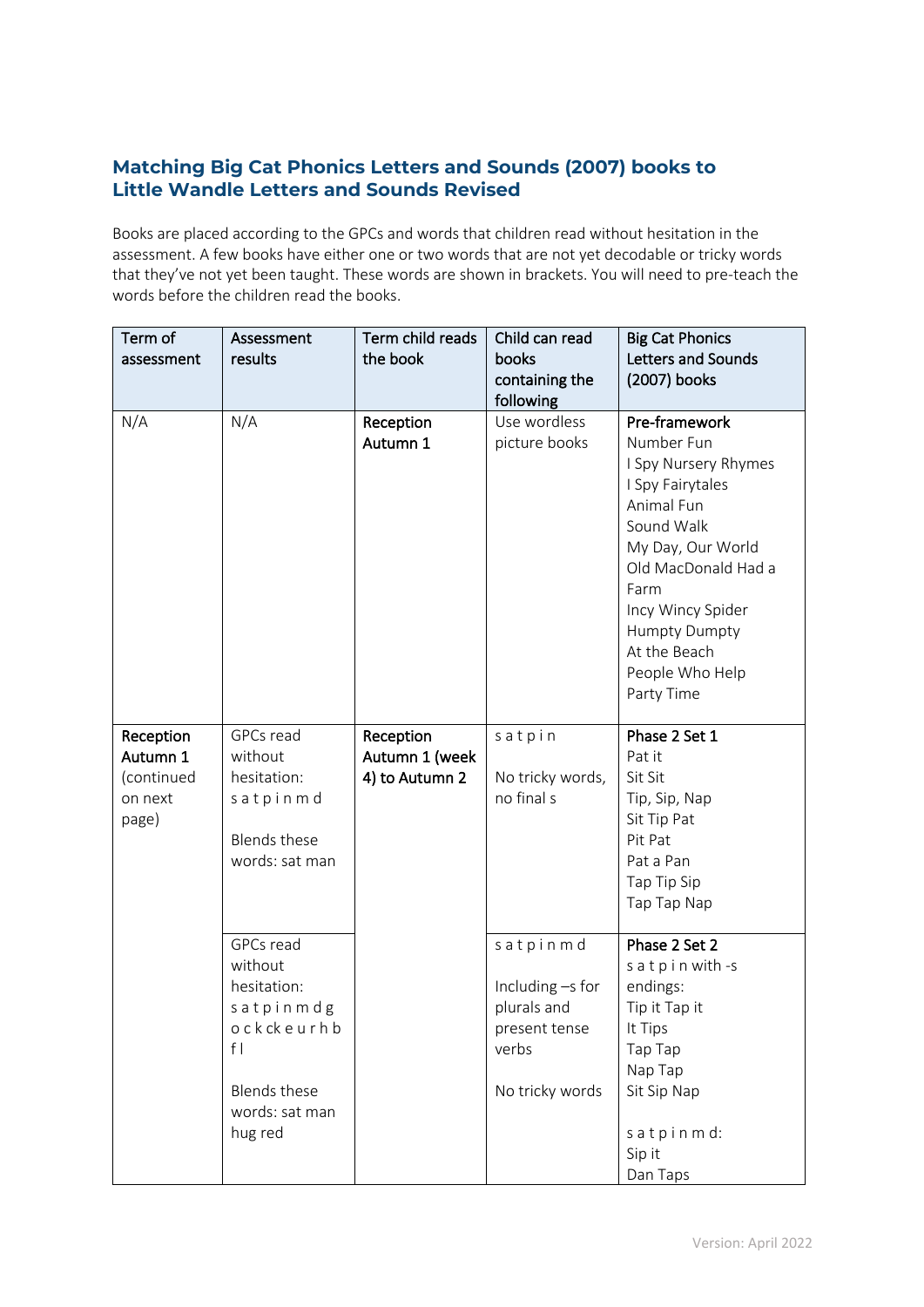| Term of<br>assessment | Assessment<br>results   | Term child reads<br>the book | Child can read<br>books<br>containing the | <b>Big Cat Phonics</b><br>Letters and Sounds<br>(2007) books |
|-----------------------|-------------------------|------------------------------|-------------------------------------------|--------------------------------------------------------------|
|                       |                         |                              | following                                 |                                                              |
| Reception             |                         | Reception                    |                                           | (Phase 2 Set 2 cont'd)                                       |
| Autumn 1              |                         | Autumn 2                     |                                           | Tip it                                                       |
| (continued)           |                         | (continued)                  |                                           | Tap it, Tip it                                               |
|                       |                         |                              |                                           | Sit in!                                                      |
|                       |                         |                              |                                           | Sid                                                          |
|                       |                         |                              |                                           | Tat                                                          |
|                       |                         |                              |                                           | Tim tips it                                                  |
|                       |                         |                              |                                           | Map Man                                                      |
|                       |                         |                              |                                           | Tip Tap                                                      |
|                       |                         |                              |                                           | Nat did it                                                   |
|                       |                         |                              |                                           | A Dip                                                        |
|                       |                         |                              |                                           | Tim did it                                                   |
|                       |                         |                              |                                           | Tap it in!                                                   |
|                       |                         |                              |                                           | Nap in it                                                    |
|                       |                         |                              |                                           | Tip it in!                                                   |
|                       |                         |                              |                                           | Did Dad nap?                                                 |
|                       |                         |                              |                                           | Pit Pat Pit Pat                                              |
|                       |                         |                              |                                           | Sam Sits                                                     |
|                       |                         |                              |                                           | Tip Tap Pans                                                 |
|                       |                         |                              |                                           | Pip!                                                         |
|                       |                         |                              |                                           | Tap it Tad                                                   |
|                       |                         |                              |                                           | Dip it Tip it                                                |
|                       |                         |                              |                                           | Pip Pip Pip                                                  |
|                       |                         |                              |                                           | Pin it, Pat it                                               |
|                       | GPCs read               |                              | gockck                                    | Phase 2 Set 3                                                |
|                       | without<br>hesitation:  |                              | Phase 2 Set 3                             | Dig it                                                       |
|                       |                         |                              |                                           | Pog Pops in                                                  |
|                       | satpinmdg<br>ockckeurhb |                              | tricky words:<br>and is the               | Pod Digs a Pit                                               |
|                       | f                       |                              |                                           | Pop it on!                                                   |
|                       |                         |                              |                                           | Sit Tog!<br>Nip it! Dig it!                                  |
|                       | <b>Blends these</b>     |                              |                                           | Tick Tock and Mick                                           |
|                       |                         |                              |                                           |                                                              |
|                       | words: sat man          |                              |                                           | Pip and Pop                                                  |
|                       | hug red peck            |                              |                                           | Not a Pot                                                    |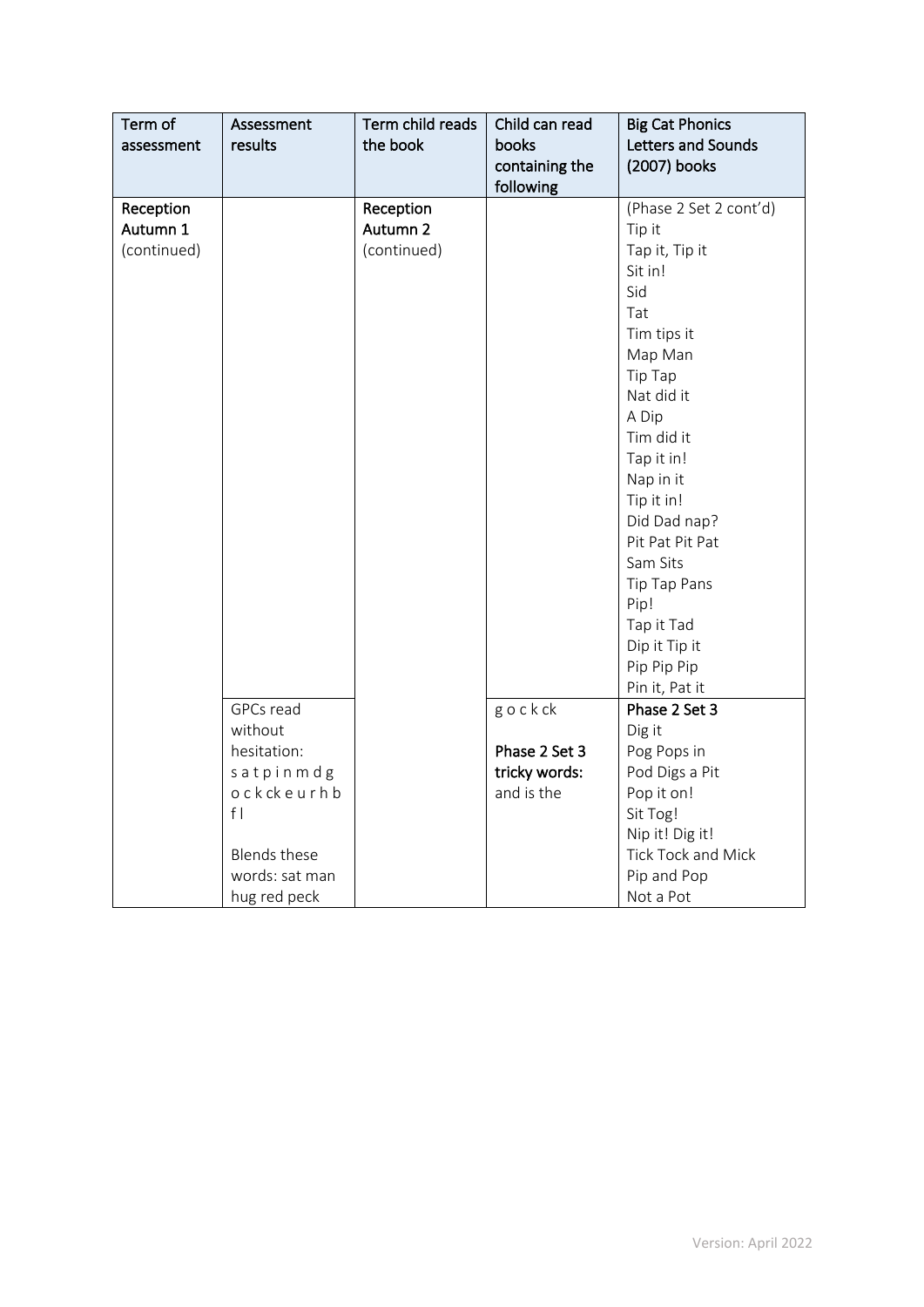| Term of    | Assessment    | Term child reads          | Child can read      | <b>Big Cat Phonics</b>     |
|------------|---------------|---------------------------|---------------------|----------------------------|
| assessment | results       | the book                  | books               | Letters and Sounds         |
|            |               |                           | containing the      | (2007) books               |
|            |               |                           | following           |                            |
| Reception  | GPCs read     | <b>Reception Spring 1</b> | eurh                | Phase 2 Set 4              |
| Autumn 2   | without       | (continued on next        |                     | Pack it                    |
| (continued | hesitation:   | page)                     | bffflllss           | Pick a Pet!                |
| on next    | aeiougdb      |                           |                     | Pots, Cans, Cups!          |
| page)      | ff II ss ck   |                           | Phase 2 Set 4       | Up on Deck                 |
|            |               |                           | tricky words:       | Pick it up                 |
|            | Sounds out    |                           | is I the put pull   | Rag Duck                   |
|            | and blends at |                           | full as and his     | Is it a bat?               |
|            | least five    |                           | has her             | The Big Nut                |
|            | words.        |                           |                     | Duck Socks                 |
|            |               |                           |                     | Bad Luck, Dad              |
|            |               |                           |                     | Up and Off!                |
|            |               |                           |                     | Nell and Tess              |
|            | GPCs read     |                           | jvwxyzzzqu          | Phase 2 Set 5              |
|            | without       |                           | ch sh th ng nk      | gockckeurhbfl              |
|            | hesitation:   |                           |                     | ff II ss:                  |
|            | jvwxyzzz      |                           | Phase 2 Set 5       | Kick it in!                |
|            | qu ch sh th   |                           | tricky words:       | Go Mat!                    |
|            | ng nk         |                           | I the put pull full | Pop Pop Pop!               |
|            |               |                           | and her no go to    | Cat, Kid and Duck          |
|            | Sounds out    |                           | into she push he    | Pam Cat                    |
|            | and blends at |                           | of we me be         | The Cup                    |
|            | least seven   |                           |                     | Get it, Gus!               |
|            | words.        |                           |                     | Hit the Hat!               |
|            |               |                           |                     | Rip it! Tip it!            |
|            |               |                           |                     | Pop the Pot on             |
|            |               |                           |                     | Mog and Mim                |
|            |               |                           |                     | Pegs and Socks             |
|            |               |                           |                     | No Tiff!                   |
|            |               |                           |                     | I can get fit!             |
|            |               |                           |                     | Mess on the Rocks          |
|            |               |                           |                     | Mel and the Big Mess       |
|            |               |                           |                     | Lots of Ducks              |
|            |               |                           |                     | j v w x y z zz qu ch sh th |
|            |               |                           |                     | ng nk:                     |
|            |               |                           |                     | Cubs                       |
|            |               |                           |                     | Ding Dong                  |
|            |               |                           |                     | Hush                       |
|            |               |                           |                     | Six of Us                  |
|            |               |                           |                     | Buzz, Hop, Zip!            |
|            |               |                           |                     | <b>Buzz and Jack</b>       |
|            |               |                           |                     | Will it sink?              |
|            |               |                           |                     | King of the Kicks          |
|            |               |                           |                     | Fix it Fox                 |
|            |               |                           |                     | Jig and Jog                |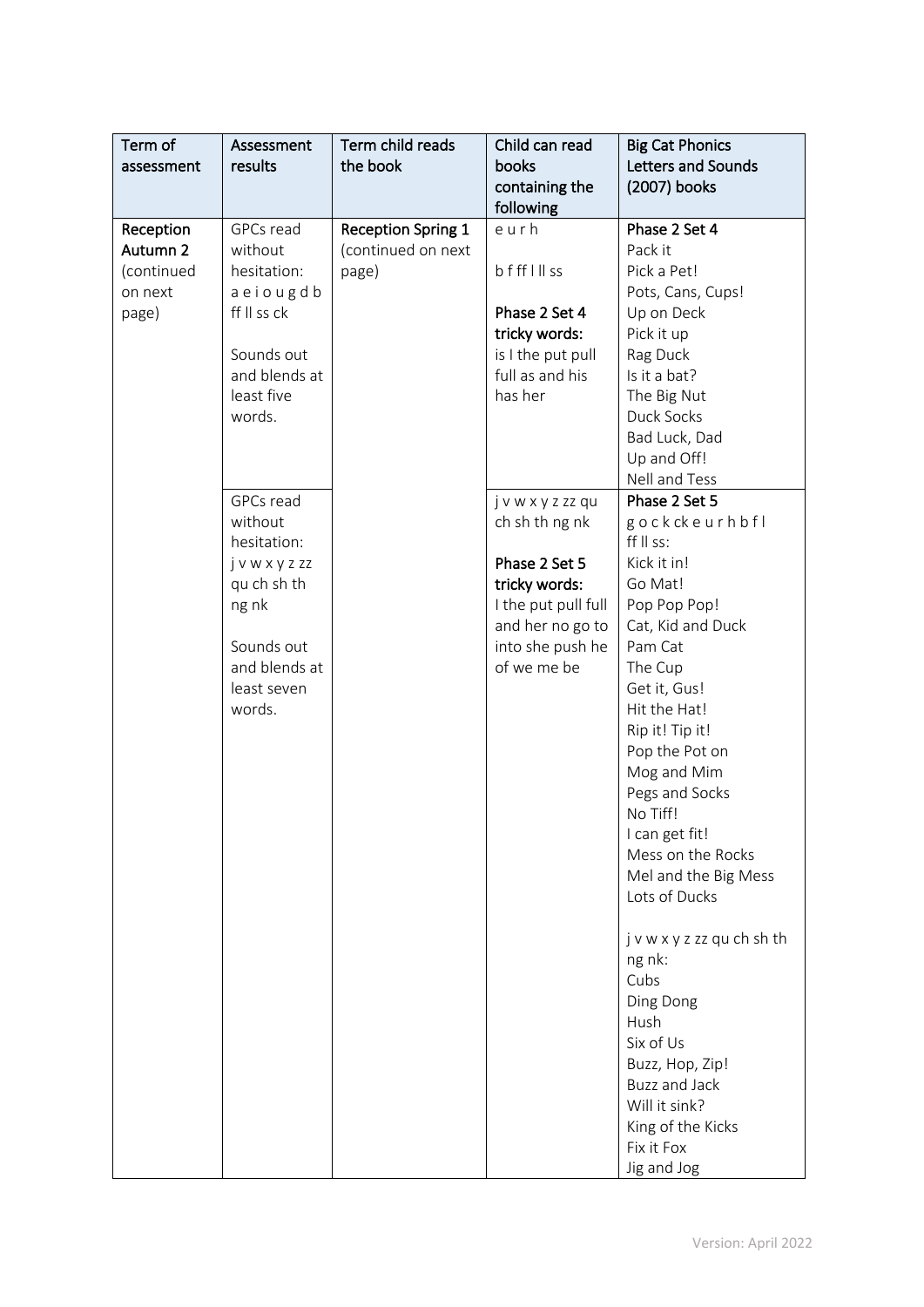| Reception   | <b>Reception Spring 1</b> | (Phase 2 Set 5 cont'd)      |
|-------------|---------------------------|-----------------------------|
| Autumn 2    | (continued)               | Not Junk!                   |
| (continued) |                           | It is Fun to Think          |
|             |                           | Mix and Mash                |
|             |                           |                             |
|             |                           | These books are             |
|             |                           | decodable apart from        |
|             |                           | the tricky words in         |
|             |                           | brackets:                   |
|             |                           | Big Mud Run (they you)      |
|             |                           | Bob and the Pink Wig        |
|             |                           | (my you)                    |
|             |                           | Jazz and Jet (by)           |
|             |                           | The Big Radish (they)       |
|             |                           |                             |
|             |                           | These books are             |
|             |                           | decodable apart from        |
|             |                           | the tricky words in         |
|             |                           | brackets:                   |
|             |                           | Run to Win (they)           |
|             |                           | Fuzz and Buzz (they)        |
|             |                           | Jazz and Jeff (they)        |
|             |                           | Sing, Ping, Ting (they all) |
|             |                           | Can you? (you)              |
|             |                           | Chan and his Van            |
|             |                           | (belongs)                   |
|             |                           |                             |
|             |                           | These books are             |
|             |                           | decodable apart from        |
|             |                           | the words and tricky        |
|             |                           | words in brackets:          |
|             |                           | Dash to Dig (cannot;        |
|             |                           | they)                       |
|             |                           | Chat, Chat, Chat!           |
|             |                           | (tablets; all)              |
|             |                           | Dig and Tip (bucket;        |
|             |                           | they)                       |
|             |                           | Fantastic Yak (chicken      |
|             |                           | fantastic)                  |
|             |                           | In the Fish Tank            |
|             |                           | (sunken)                    |
|             |                           | In the Big Box (velvet      |
|             |                           | jacket)                     |
|             |                           | A Sunken Ship (visit)       |
|             |                           | Up the Rock (helmet)        |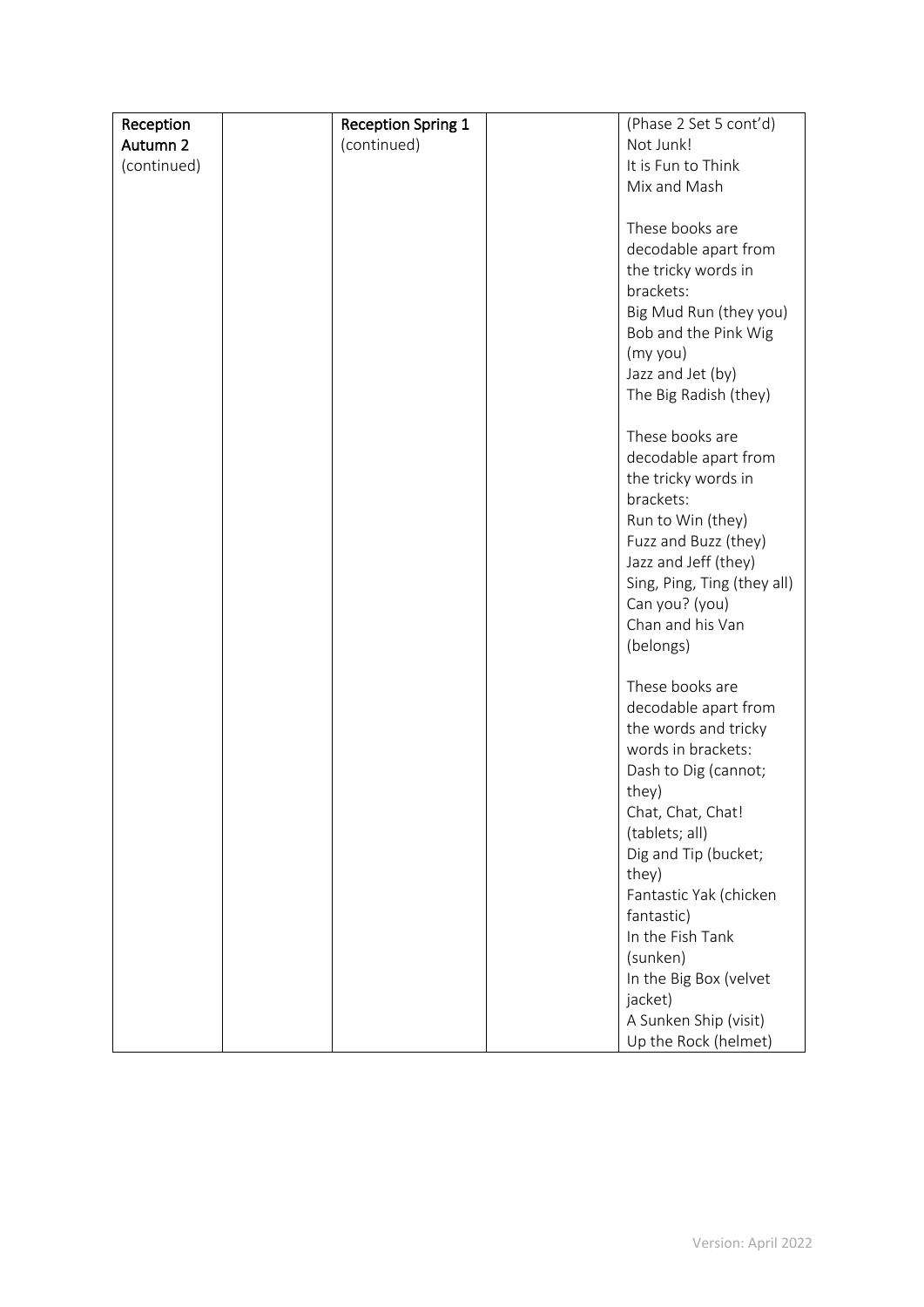| Term of<br>assessment | Assessment<br>results                                                                                                              | Term child reads<br>the book | Child can read<br>books<br>containing the<br>following                                                                                                                                                                                                                                                                                                       | <b>Big Cat Phonics</b><br>Letters and Sounds<br>(2007) books                                                                                                                                                                                                                                                                                                                                                                            |
|-----------------------|------------------------------------------------------------------------------------------------------------------------------------|------------------------------|--------------------------------------------------------------------------------------------------------------------------------------------------------------------------------------------------------------------------------------------------------------------------------------------------------------------------------------------------------------|-----------------------------------------------------------------------------------------------------------------------------------------------------------------------------------------------------------------------------------------------------------------------------------------------------------------------------------------------------------------------------------------------------------------------------------------|
| Reception<br>Spring 1 | GPCs read<br>without<br>hesitation:<br>ai ee igh oa oo<br>oo ar or ur ow<br>oi ear air er<br>Sounds out<br>and blends 12<br>words. | Reception<br>Spring 2        | ai ee igh oa oo<br>oo ar or ur ow oi<br>ear air er<br>Words with<br>double letters:<br>dd mm tt bb rr<br>gg pp nn cc<br>Longer words<br>e.g. magnet,<br>lemon<br>Compound<br>words e.g.<br>carpark<br>Phase 3 Set 1<br>tricky words:<br>I the put pull full<br>and no go to<br>into she push he<br>of we me be<br>was you they my<br>by all are sure<br>pure | Phase 3 Set 1<br>On the Bus<br>Rush to the Bus<br>Zip and Zigzag<br>Up in a Rocket<br>Rocket!<br>Visit the Vet<br>Pink Boat, Pink Car<br>Finn Feels Better<br>Jack and Zain<br>I Look for Mark<br>Down to Up<br>A Job for the Dog<br>Get Set for Fun<br>Zoom to the Moon<br>These books are<br>decodable apart from<br>the word in brackets:<br>This is my Kit (metal)<br>Look at Them Go (pedal)<br>An Animal Park Keeper<br>(animals) |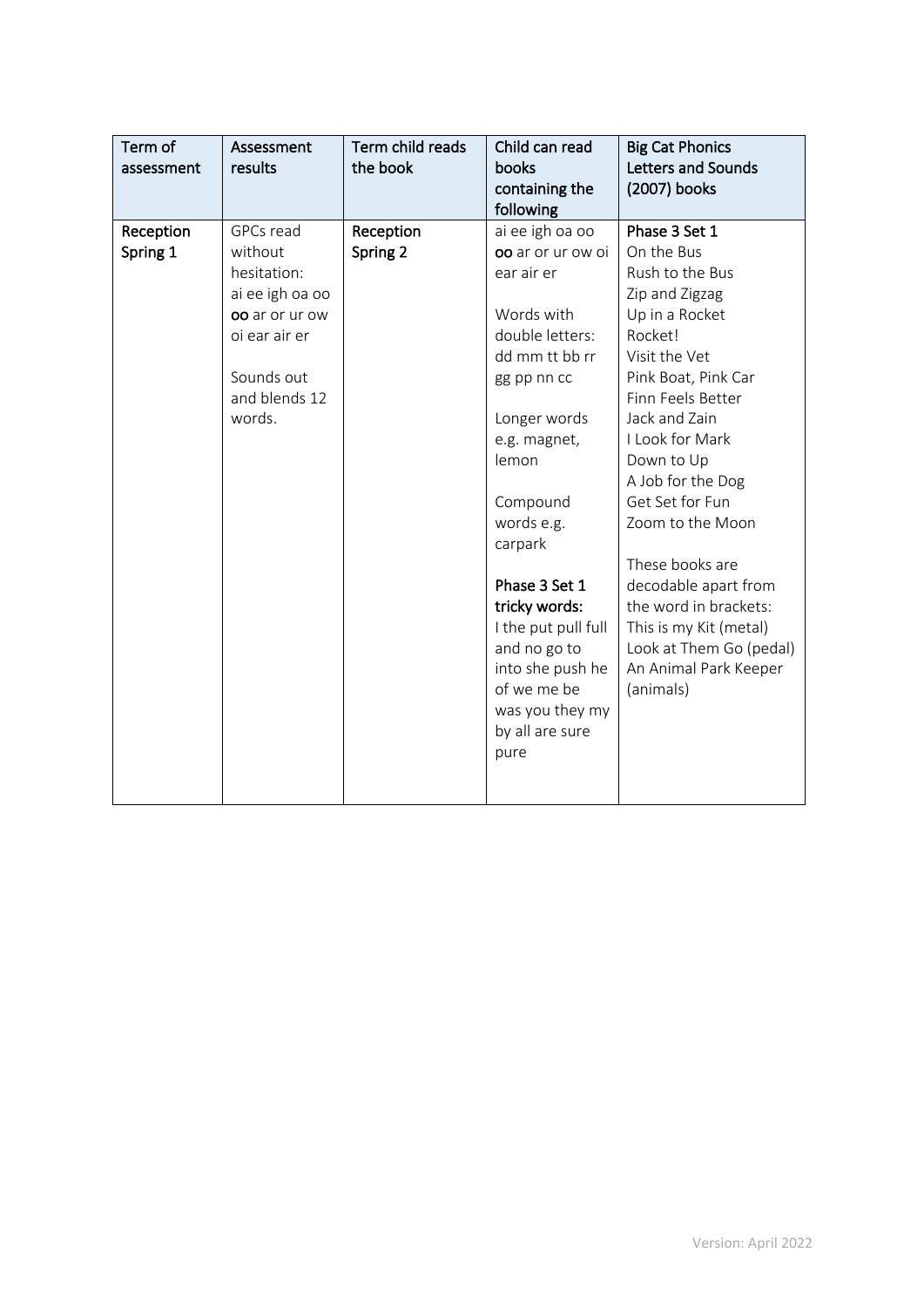| Term of<br>assessment                                   | Assessment<br>results                                                                                                                            | Term child reads<br>the book | Child can read<br>books<br>containing the<br>following                                                                                                                                                                                                                                                                                                                                                                          | <b>Big Cat Phonics</b><br>Letters and Sounds<br>(2007) books                                                                                                                                                                                                                                                                                                                                                                                                                                                                                                                 |
|---------------------------------------------------------|--------------------------------------------------------------------------------------------------------------------------------------------------|------------------------------|---------------------------------------------------------------------------------------------------------------------------------------------------------------------------------------------------------------------------------------------------------------------------------------------------------------------------------------------------------------------------------------------------------------------------------|------------------------------------------------------------------------------------------------------------------------------------------------------------------------------------------------------------------------------------------------------------------------------------------------------------------------------------------------------------------------------------------------------------------------------------------------------------------------------------------------------------------------------------------------------------------------------|
| Reception<br>Spring 2                                   | All GPCs read<br>without<br>hesitation.<br>Sound out and<br>blend 12<br>words.                                                                   | Reception<br>Summer 1        | ar or ur ow oi<br>ear air er<br>Words with<br>more than one<br>digraph e.g.<br>shimmer<br>Longer words<br>e.g. fantastic<br>Compound<br>words e.g.<br>earring, popcorn<br>Words ending in<br>$-$ ing e.g.<br>chatting, waiting<br>Words ending in<br>-es e.g. torches<br>Phase 3 Set 2<br>tricky words:<br>I the put pull full<br>and no go to<br>into she push he<br>of we me be<br>was you they my<br>by all are sure<br>pure | Phase 3 Set 2<br>A Bee on a Lark<br>Wow Cow!<br>Shoot a Hoop<br>It is a Fox<br>Aimee and the Tablet<br>Lee and the Box<br>Food on the Farm<br><b>Rock Pools</b><br>The Power Cut<br>Higher and Higher<br>Look at the shoots!<br>Too Hot!<br>Sid the Sheep<br>Off to Town!<br>Nipper and Gull<br>Odd Fish!<br>Sun and Rain<br>Meena and the Rabbit<br>Mix up on the Farm<br>Bees!<br>Robin Hood<br>It is Hidden<br>Down the River<br>The Hopper<br>This book is decodable<br>apart from the word in<br>brackets:<br>Owls in the Night<br>(animals)<br>Is it magnetic? (metal) |
| Reception<br>Summer 1<br>(continued<br>on next<br>page) | Sound out and<br>blend: seven+<br>words.<br>Read five<br>words<br>automatically.<br>A total of at<br>least 12 words<br>must be read<br>correctly | Reception<br>Summer 2        | Adjacent<br>consonants and<br>short vowels                                                                                                                                                                                                                                                                                                                                                                                      | Phase 4 Set 1<br>The Foolish, Timid<br>Rabbit<br>How the Ear Can Hear<br>Stunt Jets<br>Map Scraps<br>Tickets!<br>Scrap Rat<br>Snug in the Tent<br>Crick and Crock Have<br>Lunch<br>Ducks on Trucks                                                                                                                                                                                                                                                                                                                                                                           |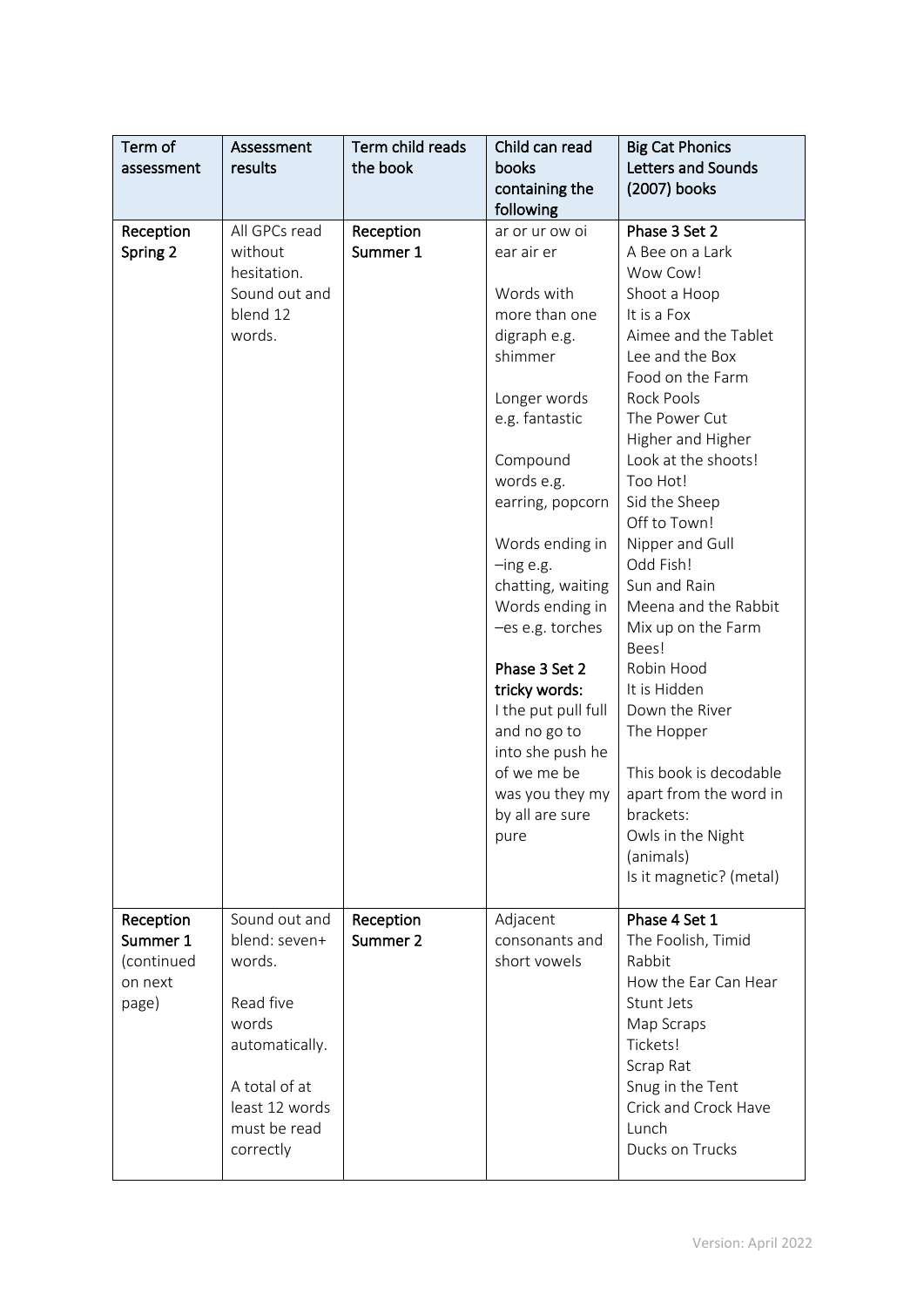| Reception   | Children        | Reception   | Phase 4 Set 1       | (Phase 4 Set 1 cont'd)                    |
|-------------|-----------------|-------------|---------------------|-------------------------------------------|
| Summer 1    | should be       | Summer 2    | tricky words:       | Thumper                                   |
| (continued) | reading words   | (continued) | I the put pull full | Good Things from Farms                    |
|             | automatically   |             | and no go to        | Track a T-Rex                             |
|             | without         |             | into she push he    | The Plum Trip                             |
|             | sounding them   |             | of we me be         | I Feel Good                               |
|             | out in order to |             | was you they my     | How do I feel?                            |
|             | be fluent       |             | by all are sure     |                                           |
|             | enough to       |             | pure said so        | These books are                           |
|             | read these      |             | have like some      | decodable apart from                      |
|             | longer books.   |             | come love do        | the word(s) in brackets:                  |
|             |                 |             | were here little    | The Best Vest Quest                       |
|             |                 |             | says there when     | (metal)                                   |
|             |                 |             | what one out        | What animal is it?                        |
|             |                 |             | today               | (animal)                                  |
|             |                 |             |                     | Chimpanzees (animals)                     |
|             |                 |             |                     | At the Medical Room                       |
|             |                 |             |                     | (medical)                                 |
|             |                 |             |                     | The Thrush Nest                           |
|             |                 |             |                     | (hospital)                                |
|             |                 |             |                     | Josh and the Thunder                      |
|             |                 |             |                     | (fearful*)                                |
|             |                 |             |                     | Art is Fun (powerful                      |
|             |                 |             |                     | restful*)                                 |
|             |                 |             |                     | These books are                           |
|             |                 |             |                     | decodable apart from                      |
|             |                 |             |                     | the tricky word(s) in                     |
|             |                 |             |                     | brackets:                                 |
|             |                 |             |                     | In the Frog Bog (ask*)                    |
|             |                 |             |                     | From the Top (house)                      |
|             |                 |             |                     | Strong Trucks (house)                     |
|             |                 |             |                     |                                           |
|             |                 |             |                     | This book is decodable                    |
|             |                 |             |                     | apart from the                            |
|             |                 |             |                     | word/tricky words in                      |
|             |                 |             |                     | brackets:                                 |
|             |                 |             |                     | Shelter on the Go<br>(animal/houses once) |
|             |                 |             |                     |                                           |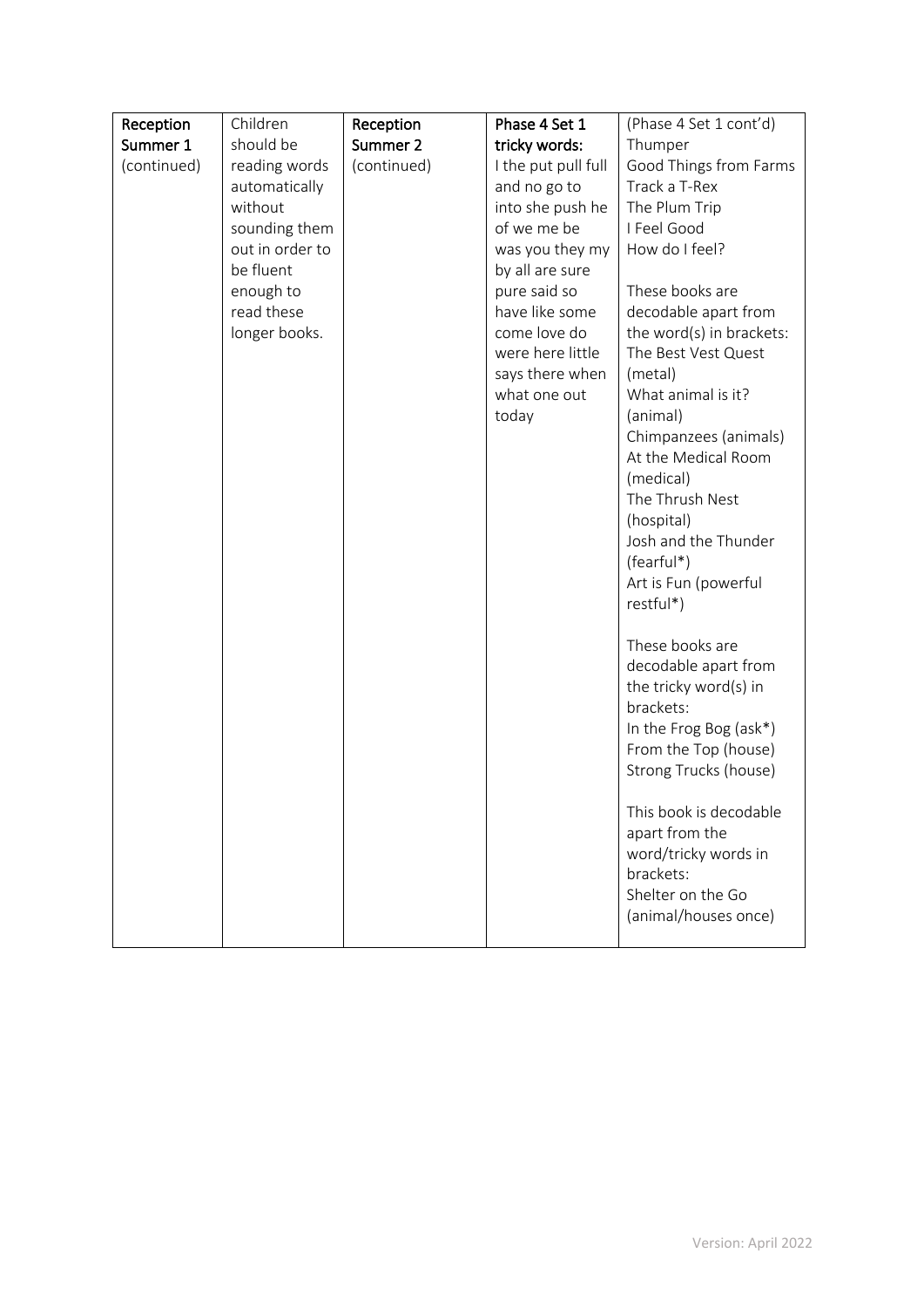| Term of<br>assessment | Assessment<br>results                                                                                                                                                                                                                                                                                    | Term child<br>reads the book | Child can read<br>books<br>containing the<br>following                                                                                                                                                                                                                                                        | <b>Big Cat Phonics</b><br>Letters and Sounds<br>(2007) books                                                                                                                                                                                                                                                                                                                                                                                                                                                                                                                                                                                                                                                                                                                                                                                                                    |
|-----------------------|----------------------------------------------------------------------------------------------------------------------------------------------------------------------------------------------------------------------------------------------------------------------------------------------------------|------------------------------|---------------------------------------------------------------------------------------------------------------------------------------------------------------------------------------------------------------------------------------------------------------------------------------------------------------|---------------------------------------------------------------------------------------------------------------------------------------------------------------------------------------------------------------------------------------------------------------------------------------------------------------------------------------------------------------------------------------------------------------------------------------------------------------------------------------------------------------------------------------------------------------------------------------------------------------------------------------------------------------------------------------------------------------------------------------------------------------------------------------------------------------------------------------------------------------------------------|
| Reception<br>Summer 2 | Sound out and<br>blend: seven+<br>words.<br>Read five words<br>automatically.<br>A total of at least<br>12 words must be<br>read correctly.<br>Children should<br>be reading words<br>automatically<br>without sounding<br>them out in order<br>to be fluent<br>enough to read<br>these longer<br>books. | Year 1<br>Autumn 1           | Adjacent<br>consonants and<br>long vowels<br>Phase 4 Set 2<br>tricky words:<br>I the put pull full<br>and no go to<br>into she push he<br>of we me be<br>was you they my<br>by all are sure<br>pure said so<br>have like some<br>come love do<br>were here little<br>says there when<br>what one out<br>today | Phase 4 Set 2<br>Eggs on Toast<br>The Monster on the<br>Train<br>Zebra's Tent<br>The Chicken Coop Scoop<br><b>Stunning Stunts</b><br>Spook Night<br>I love it!<br><b>Extinct Monsters</b><br>Little Red's Lost Cap<br>Fantastic Frogs<br>The Hamster Problem<br>Maps<br>These books are<br>decodable apart from<br>the word(s) in brackets:<br>How to Spot an Otter<br>(skilful)<br>Terrific Trees (tropical)<br>A Trail in the Woods<br>(animals)<br>Huffkin (animal)<br>Athletics (competitor<br>medal)<br>These books are<br>decodable apart from<br>the tricky word(s) in<br>brackets:<br>It's Freezing Out! (house<br>our)<br>Jump On, Jump Off!<br>$(*ask)$<br>Tusks (your our)<br>Harper and the Big<br>Dog (house)<br>Dragon in the Jam<br>$(*$ asks $)$<br>A Year in Japan (school)<br>Our Pet Rabbits (house<br>our)<br>Storms (different)<br>(*Depending on accent.) |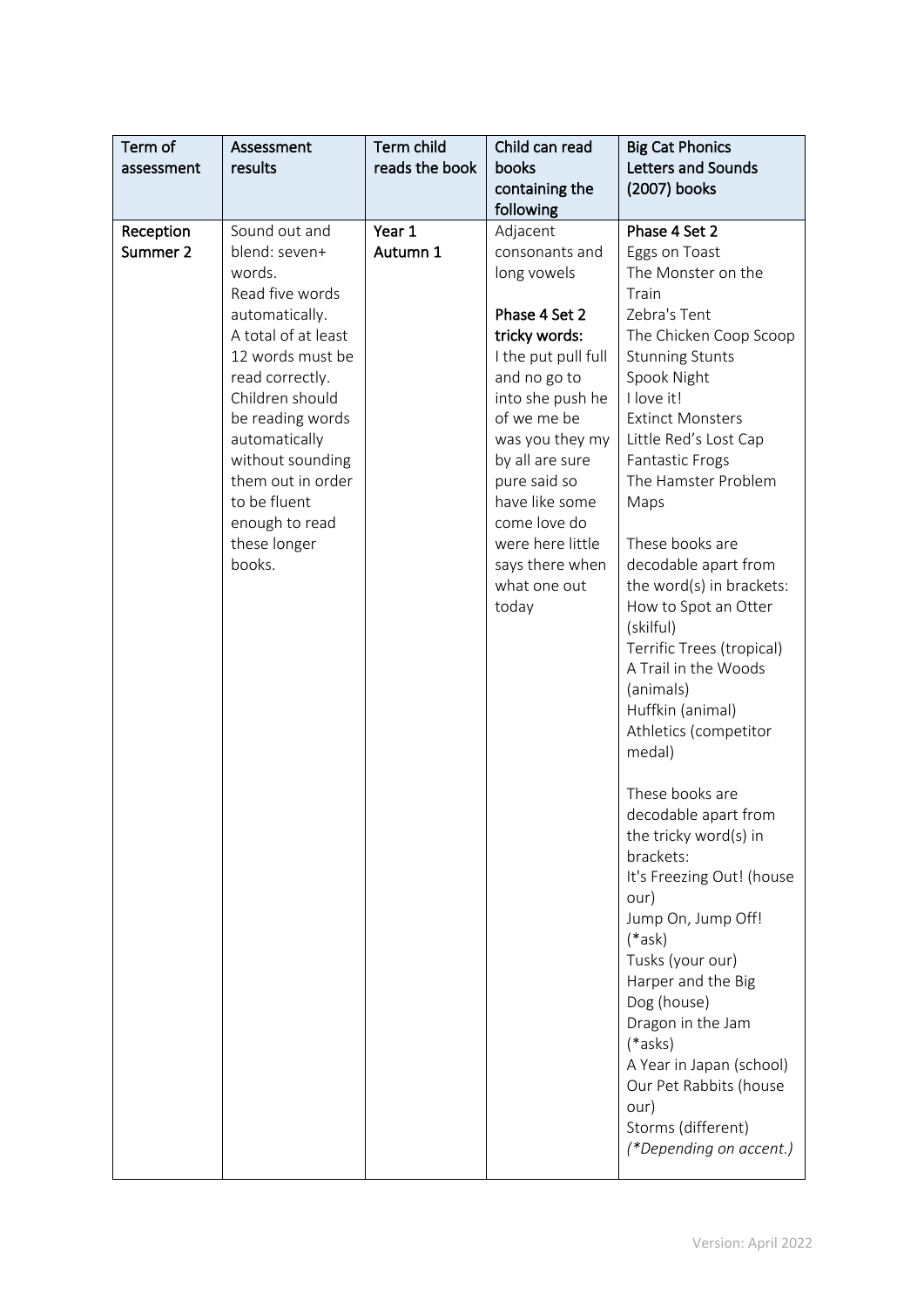| Term of    | Assessment                                                                                                                                                                                                                                                                                                                        | Term child     | Child can read                                                                                                                                                                                                                                                                                                                                                                                                                                                                                                                                                                                                                                                                      | <b>Big Cat Phonics</b>                                                                                                                                                                                                                                   |
|------------|-----------------------------------------------------------------------------------------------------------------------------------------------------------------------------------------------------------------------------------------------------------------------------------------------------------------------------------|----------------|-------------------------------------------------------------------------------------------------------------------------------------------------------------------------------------------------------------------------------------------------------------------------------------------------------------------------------------------------------------------------------------------------------------------------------------------------------------------------------------------------------------------------------------------------------------------------------------------------------------------------------------------------------------------------------------|----------------------------------------------------------------------------------------------------------------------------------------------------------------------------------------------------------------------------------------------------------|
| assessment | results                                                                                                                                                                                                                                                                                                                           | reads the book | books containing                                                                                                                                                                                                                                                                                                                                                                                                                                                                                                                                                                                                                                                                    | Letters and Sounds                                                                                                                                                                                                                                       |
|            |                                                                                                                                                                                                                                                                                                                                   |                | the following                                                                                                                                                                                                                                                                                                                                                                                                                                                                                                                                                                                                                                                                       | (2007) books                                                                                                                                                                                                                                             |
| Year 1     | All GPCs read                                                                                                                                                                                                                                                                                                                     | Year 1         | Adjacent                                                                                                                                                                                                                                                                                                                                                                                                                                                                                                                                                                                                                                                                            | Weeks 1-3: Phase 4                                                                                                                                                                                                                                       |
|            |                                                                                                                                                                                                                                                                                                                                   |                |                                                                                                                                                                                                                                                                                                                                                                                                                                                                                                                                                                                                                                                                                     |                                                                                                                                                                                                                                                          |
|            |                                                                                                                                                                                                                                                                                                                                   |                |                                                                                                                                                                                                                                                                                                                                                                                                                                                                                                                                                                                                                                                                                     |                                                                                                                                                                                                                                                          |
| Autumn 1   | without<br>hesitation.<br>Sound out and<br>blend eight+<br>words.<br>Read five words<br>automatically.<br>A total of at least<br>13 words must be<br>read correctly.<br>Children should<br>be reading words<br>automatically<br>without sounding<br>them out<br>in order to be<br>fluent enough to<br>read these longer<br>books. | Autumn 2       | consonants and<br>long vowels<br>Phase 4 tricky<br>words:<br>I the put pull full<br>no go to into she<br>push he of we me<br>be was you they<br>my by all are sure<br>pure said so have<br>like some come<br>love do were here<br>little says there<br>when what one<br>out today<br>From week 4:<br>Phase 5 Set 1<br>GPCs:<br>/ai/ ay play<br>/ow/ ou cloud<br>/oi/ oy toy<br>/ee/ ea each<br>/ur/ ir bird<br>/igh/ ie pie<br>/oo//yoo/ue<br>blue rescue<br>/yoo/ u unicorn<br>Phase 5 Set 1<br>tricky words:<br>I the put pull full<br>no go to into she<br>push he of we me<br>be was you they<br>my by all are sure<br>pure said so have<br>like some come<br>love do were here | Set 2 (See above for<br>books)<br>From week 4: Phase 5<br>Set 1<br>(No Big Cat 2007<br>Letters and Sounds<br>books match this set.<br>You will need to buy<br>new Big Cat for Little<br>Wandle for Letters and<br>Sounds Revised books<br>for this set.) |
|            |                                                                                                                                                                                                                                                                                                                                   |                | little says there<br>when what one<br>out today                                                                                                                                                                                                                                                                                                                                                                                                                                                                                                                                                                                                                                     |                                                                                                                                                                                                                                                          |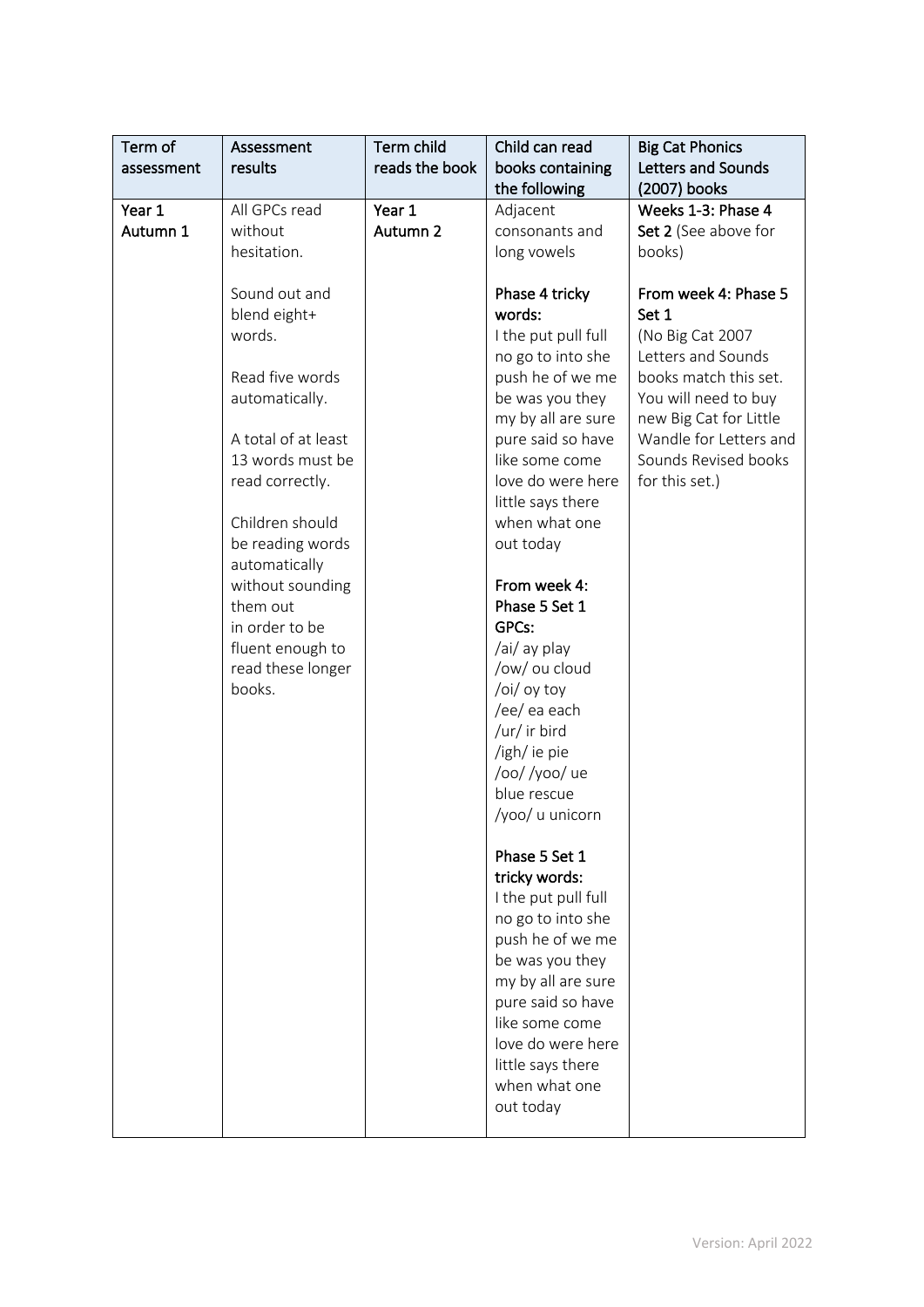| Term of<br>assessment | Assessment<br>results | Term child<br>reads the book | Child can read<br>books containing<br>the following | <b>Big Cat Phonics</b><br>Letters and Sounds<br>(2007) books |
|-----------------------|-----------------------|------------------------------|-----------------------------------------------------|--------------------------------------------------------------|
| Year 1                | All GPCs read         | Year 1                       | Phase 5 Set 2 GPCs:                                 | (Finish Big Cat for                                          |
| Autumn 2              | without               | Spring 1                     | $/$ oa $/$ o go                                     | Little Wandle for                                            |
|                       | hesitation,           |                              | /igh/ i tiger                                       | Letters and Sounds                                           |
|                       | including GPCs        |                              | /ai/ a paper                                        | Revised Phase 5 Set 1                                        |
|                       | with more than        |                              | /ee/ e he                                           | if not already                                               |
|                       | one                   |                              | /ai/ a-e shake                                      | completed                                                    |
|                       | pronunciation.        |                              | /igh/ i-e time                                      | in Autumn 2.)                                                |
|                       | Sound out and         |                              | /oa/ o-e home                                       |                                                              |
|                       | blend seven+          |                              | /oo//yoo/ u-e rude                                  | Phase 5 Set 2                                                |
|                       | words.                |                              | cute                                                | Be a Cave Explorer!                                          |
|                       | Read seven words      |                              | /ee/ e-e these                                      |                                                              |
|                       | automatically.        |                              | /oo//yoo/ew chew                                    |                                                              |
|                       | A total of at least   |                              | new                                                 |                                                              |
|                       | 13 words must be      |                              | /ee/ ie shield                                      |                                                              |
|                       | read correctly.       |                              | /or/ aw claw                                        |                                                              |
|                       | Children should       |                              |                                                     |                                                              |
|                       | be reading words      |                              | Phase 5 Set 2 tricky                                |                                                              |
|                       | automatically         |                              | words:                                              |                                                              |
|                       | without sounding      |                              | the put pull full to                                |                                                              |
|                       | them out              |                              | into push of was                                    |                                                              |
|                       | in order to be        |                              | you they my by all                                  |                                                              |
|                       | fluent enough to      |                              | are sure pure said                                  |                                                              |
|                       | read these longer     |                              | have some come                                      |                                                              |
|                       | books.                |                              | love do were here                                   |                                                              |
|                       |                       |                              | little says there                                   |                                                              |
|                       |                       |                              | when what one                                       |                                                              |
|                       |                       |                              | their people oh                                     |                                                              |
|                       |                       |                              | your Mr Mrs Ms ask                                  |                                                              |
|                       |                       |                              | could would should                                  |                                                              |
|                       |                       |                              | our house mouse                                     |                                                              |
|                       |                       |                              | water want                                          |                                                              |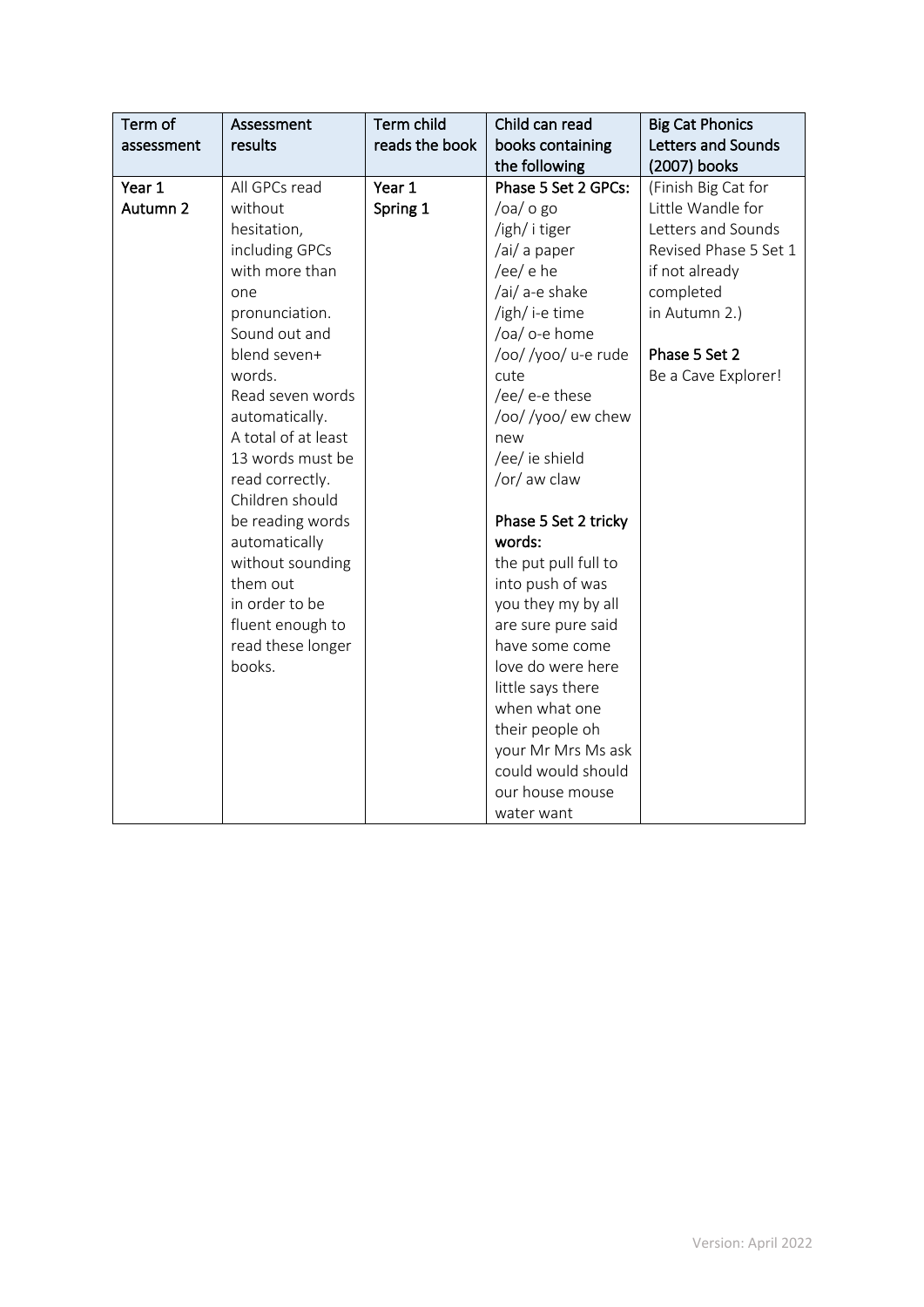| Term of<br>assessment                                | Assessment<br>results                                                                                                                                                                                                                               | Term child<br>reads the book | Child can read<br>books containing<br>the following                                                                                                                                                                                                                                                                                                   | <b>Big Cat Phonics</b><br>Letters and Sounds<br>(2007) books                          |
|------------------------------------------------------|-----------------------------------------------------------------------------------------------------------------------------------------------------------------------------------------------------------------------------------------------------|------------------------------|-------------------------------------------------------------------------------------------------------------------------------------------------------------------------------------------------------------------------------------------------------------------------------------------------------------------------------------------------------|---------------------------------------------------------------------------------------|
| Year 1<br>Spring 1<br>(continued<br>on next<br>page) | All GPCs read<br>without<br>hesitation,<br>including GPCs<br>with more than<br>one<br>pronunciation.<br>Sound out and<br>blend seven+<br>words.<br>Read seven words<br>automatically.<br>A total of at least<br>13 words must be<br>read correctly. | Year 1<br>Spring 2           | Phase 5 Set 3 GPCs:<br>/ee/ y funny<br>/e/ ea head<br>/w/ wh wheel<br>/oa/ oe ou toe<br>shoulder<br>/igh/ y fly<br>/oa/ ow snow<br>$/j/g$ giant<br>/f/ ph phone<br>/l/ le al apple metal<br>$/s/c$ ice<br>/v/ ve give<br>/u/ o-e o ou some<br>mother young<br>/z/ se cheese<br>/s/ se ce mouse<br>fence<br>/ee/ ey donkey<br>/oo/ ui ou fruit<br>soup | Phase 5 Set 3<br>The Stone Shadows<br>Don't Blame Me!<br>Iris's Wild Ride<br>Cave Art |
|                                                      |                                                                                                                                                                                                                                                     |                              | Phase 5 Set 3 tricky<br>words:<br>the put pull full to<br>into push of was<br>they all are sure<br>pure said do were<br>here says there<br>what one their<br>people oh your Mr<br>Mrs Ms ask<br>could would should<br>our water want any<br>many again who<br>whole where two<br>school call different<br>thought through<br>friend work              |                                                                                       |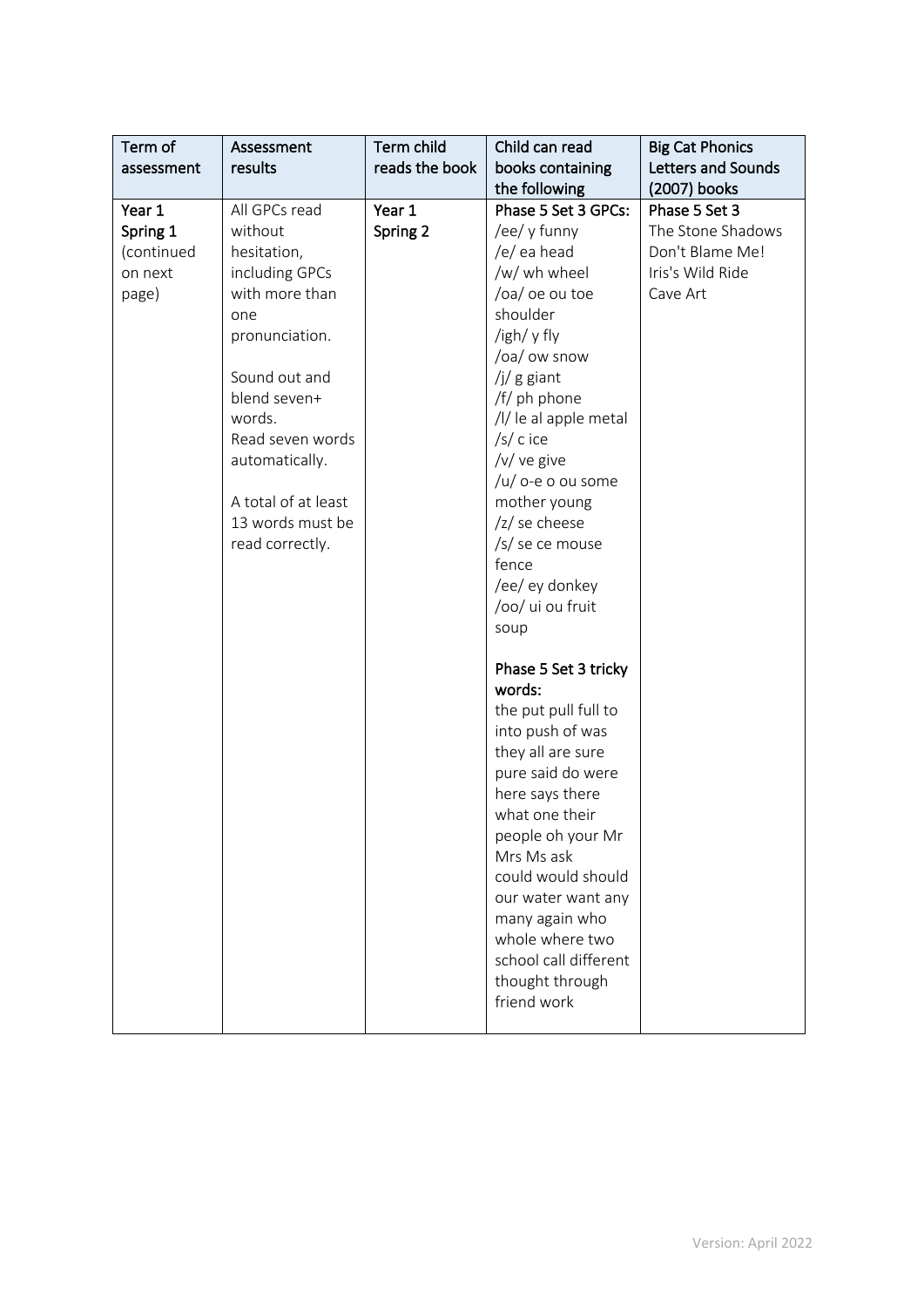| Term of     | Assessment          | Term child     | Child can read       | <b>Big Cat Phonics</b> |
|-------------|---------------------|----------------|----------------------|------------------------|
| assessment  | results             | reads the book | books containing     | Letters and Sounds     |
|             |                     |                | the following        | (2007) books           |
| Year 1      | All GPCs read       |                | Phase 5 Set 4 GPCs:  | Phase 5 Set 4          |
| Spring 2    | without             |                | /ur/ or word         | Monster Treat          |
| (continued) | hesitation,         |                | /oo/ u oul awful*    | How Not to be Eaten    |
|             | including GPCs      |                | would                | Dragon Owner's         |
|             | with more than      |                | /air/ are ear ere    | Manual (by Sir         |
|             | one                 |                | share bear there     | Bertram the Bold)      |
|             | pronunciation.      |                | /or/ au aur oor al   | Welcome to my          |
|             |                     |                | author dinosaur      | Home                   |
|             | Read eight words    |                | floor walk           |                        |
|             | automatically.      |                | /ch/ tch ture match  |                        |
|             |                     |                | adventure            |                        |
|             | A total of at least |                | /ar/ al a half       |                        |
|             | 17 words must be    |                | father*              |                        |
|             | read correctly.     |                | /or/ a water         |                        |
|             |                     |                | $\sqrt{O}$ a want    |                        |
|             | Sound out and       |                | /ur/ ear learn       |                        |
|             | blend nine+         |                | /r/ wr wrist         |                        |
|             | words.              |                | /s/ st sc whistle    |                        |
|             | Summer 1: This      |                | science              |                        |
|             | assessment is       |                | /c/ ch school        |                        |
|             | used to check       |                | /sh/ ch chef         |                        |
|             | progress for the    |                | /z/ ze freeze        |                        |
|             | Phonics screening   |                | (*Dependent on       |                        |
|             | check. Continue     |                | regional accent.)    |                        |
|             | to use the books    |                |                      |                        |
|             | listed for Summer   |                | Phase 5 Set 4 tricky |                        |
|             | 1 and 2 for all     |                | words:               |                        |
|             | children who        |                | the to into of they  |                        |
|             | were successful in  |                | are sure pure said   |                        |
|             | the Spring 2        |                | do were here says    |                        |
|             | assessment.         |                | there what one       |                        |
|             |                     |                | their people oh      |                        |
|             |                     |                | your Mr Mrs Ms       |                        |
|             |                     |                | our any many who     |                        |
|             |                     |                | whole two thought    |                        |
|             |                     |                | through friend       |                        |
|             |                     |                | work once laugh      |                        |
|             |                     |                | because eye          |                        |